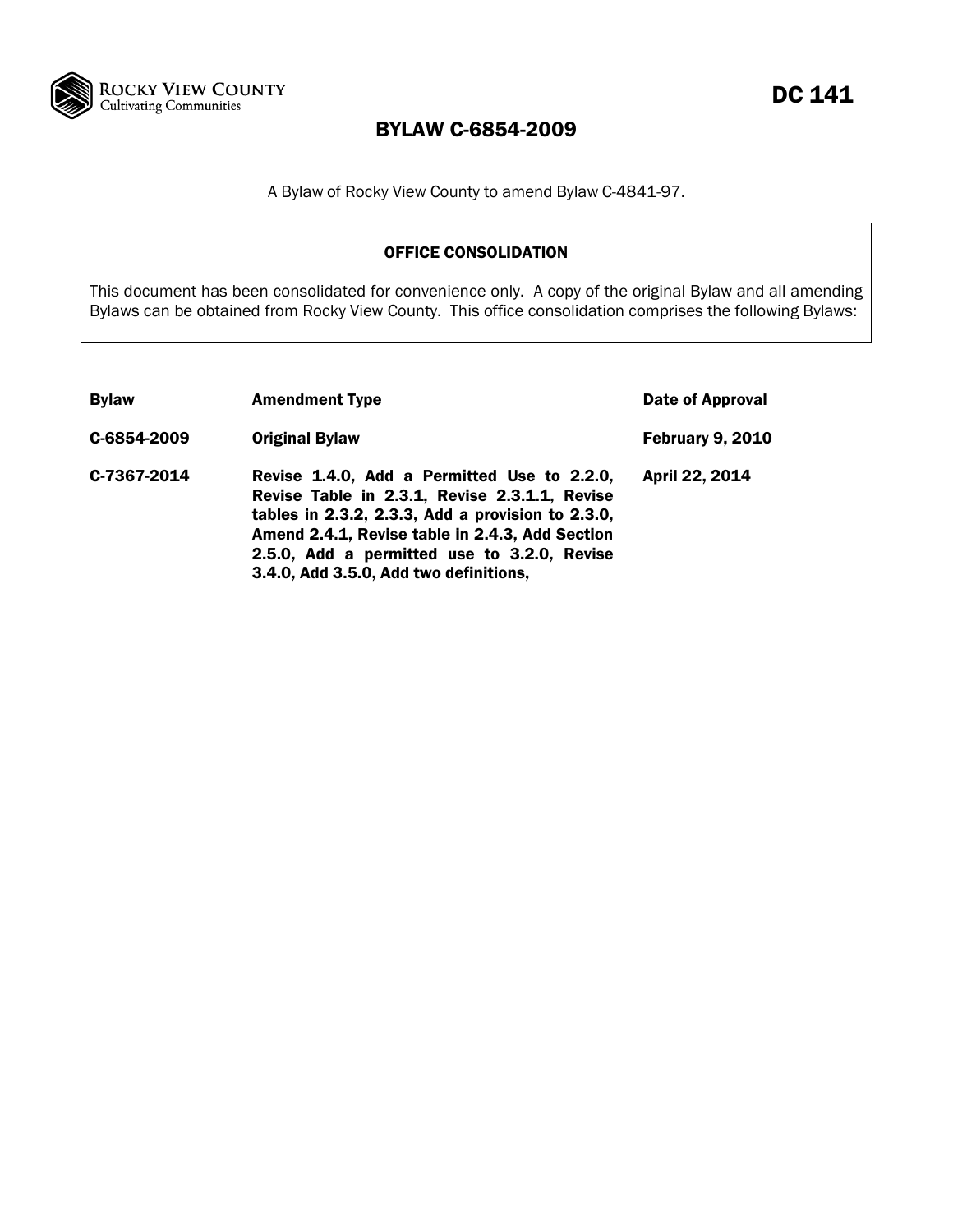

A Bylaw of Rocky View County to amend Bylaw C-4841-97.

- 1. That Part 5, Land Use Map No. 56 of Bylaw C-4841-97 be amended to redesignate a portion of the S ½ Sec. 18, Twp. 25, Rge. 2, W5M from Ranch and Farm District to Direct Control District in order to accommodate the development of a comprehensively planned residential community, with open space and servicing infrastructure, as shown on the attached Schedule "A" and Schedule "B" attached hereto and forming part of the Bylaw; and
- 2. That a portion of the lands within a portion of the S ½ Sec. 18, Twp. 25, Rge. 2, W5M are hereby redesignated to Direct Control District, as shown on Schedule "A" and Schedule "B" attached to and forming a part of this Bylaw; and
- 3. That the regulations of the Direct Control District comprise:
	- 1.0.0 General Regulations<br>2.0.0 Land Use Regulations
	- Land Use Regulations Residential Area Sites '1' to '6'
	- 3.0.0 Land Use Regulations Residential Area Site '7'
	- 4.0.0 Land Use Regulations Public Utility Lot Site '8'
	- 5.0.0 Subdivision Regulations
	- 6.0.0 Development Regulations
	- 7.0.0 Definitions
	- 8.0.0 Implementation

### 1.0.0 GENERAL REGULATIONS

- 1.1.0 For the purposes of this Bylaw, the Lands shall be notionally divided into Sites 1 to 8, the boundaries and descriptions of which shall be as indicated in Schedule "B" attached to and forming part of this Bylaw. The size and shape of Sites 1 to 8 are approximate and will be precisely determined by a Tentative Plan at the subdivision stage.
- 1.2.0 Parts 1, 2 and 3 of the Land Use Bylaw C-4841-97 shall apply to all uses contemplated by this Bylaw except where noted as otherwise in this Bylaw.
- 1.3.0 The Development Authority shall be responsible for the issuance of Development Permit(s) for the Lands subject to this Bylaw.
- 1.4.0 Notwithstanding Section 1.3.0, a *Dwelling, Single-detached, Accessory Buildings*, *Dwelling, Semi-detached (Site 7)* and an *Amenity Building (Site 7)* are considered to be deemed approved without the requirement for a Development Permit when all other criteria of this Bylaw are met.
- 1.5.0 All development upon the Lands shall be in accordance with all licenses, permits and approvals pertaining to the Lands required from Alberta Environment and any other Provincial Agencies.
- 1.6.0 The policies of the Watermark at Bearspaw Conceptual Scheme should be considered in all applications for subdivision and development.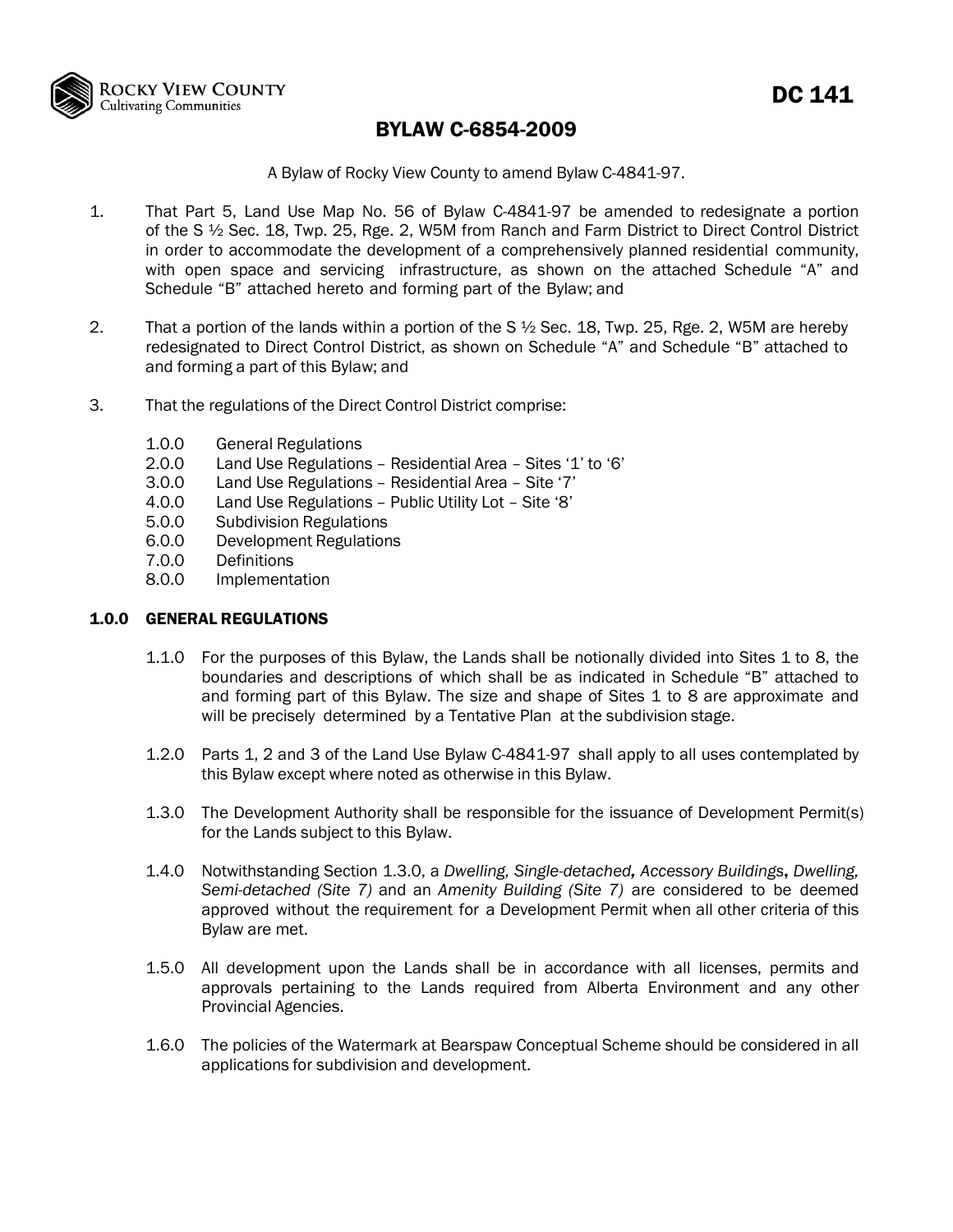

# DC 141

## BYLAW C-6854-2009

### 2.0.0 LAND USE REGULATIONS - RESIDENTIAL AREA (SITES 1 TO 6)

#### 2.1.0 Purpose and Intent

The purpose and intent is to provide for a comprehensively planned residential community, while providing for appropriate transitions from existing adjacent country residential development.

#### 2.2.0 Uses, Permitted

- 2.2.1 *Dwelling, Single-detached*
- 2.2.2 *Accessory Buildings*
- 2.2.3 Community Signs
- 2.2.4 *Home Based Business, Type 1*
- 2.2.5 Private Swimming Pools
- 2.2.6 *Public Utilities*
- 2.2.7 *Show Homes*
- 2.2.8 *Signs*
- 2.2.9 *Temporary Sales Centre*
- 2.2.10 *Utilities*
- 2.2.11 *Secondary Suite*

#### 2.3.0 Minimum and Maximum Requirements

2.3.1 Maximum Number of Dwelling Units

| Site 1  | Site 2 | Site 3   | Site 4 | Site 5 | Site 6 |
|---------|--------|----------|--------|--------|--------|
| ◢<br>14 | o      | 12<br>⊥ບ | 30     | 70     | 334    |

- 2.3.1.1 The Subdivision Authority may grant a variance to each site's maximum number of dwelling units by  $\pm$  2 dwelling units. The maximum number of dwelling units shall not exceed 469 units.
- 2.3.2 Minimum Lot Sizes Hectares/Acres

| Site 1        | Site 2       | Site 3       | Site 4       | Site 5       | Site 6       |
|---------------|--------------|--------------|--------------|--------------|--------------|
| .34ha./.92ac. | .37ha./.92ac | .30ha./.74ac | .28ha./.69ac | .15ha./.37ac | .11ha./.26ac |

2.3.2.1 The Subdivision Authority may grant a variance to each site's minimum lot size by a maximum of 5%.

2.3.3 Minimum Lot Dimensions for Standard, Rectangular-Shaped Lots Meters/Feet

| Site 1     | Site 2     | Site 3     | Site 4     | Site 5     | Site 6    |
|------------|------------|------------|------------|------------|-----------|
| 61x61m.    | 49x76m.    | 42.5x70m.  | 39.5x70m.  | 30.5x49m.  | 25x42.5m. |
| 200x200ft. | 160x250ft. | 140x230ft. | 130x230ft. | 100x160ft. | 82x140ft. |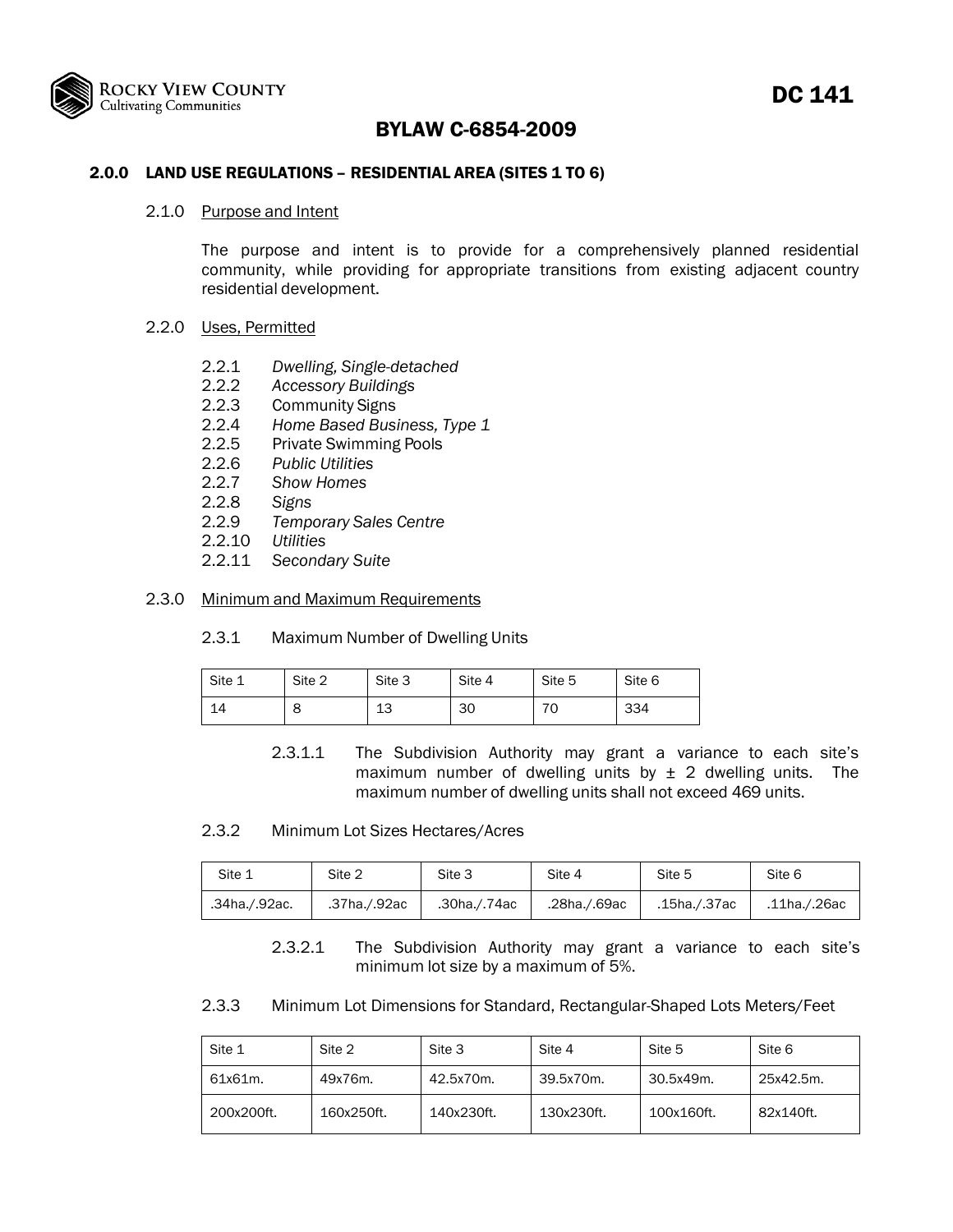

- 2.3.3.1 The Subdivision Authority may grant a variance to each site's minimum dimension for standard, rectangular-shaped lots by a maximum of 5%.
- 2.3.4 Maximum Number of Dwelling Units per titled area: 1
- 2.3.5 Minimum Habitable Floor Area, excluding basement: 190 sq. m. (2045 sq. ft.)
- 2.3.6 Maximum Number of Accessory Buildings per titled area: 2
- 2.3.7 Maximum Building Height: Principal Building: 11.0 m. (36.1 ft.) Accessory Buildings: 5.5 m. (18.0 ft.)
- 2.3.8 Maximum Site Coverage (all buildings): 40%
- 2.3.9 Maximum Habitable Floor Area Ratio, for each Dwelling Unit: 50%
- 2.3.10 Cantilever extensions and/or decks shall not extend further than 4.00 m (12 ft.) into the required minimum *yard, rear* setback.

### 2.4.0 Minimum Building Envelope Setback Requirements Meters/Feet

2.4.1 Front Yard:

| Site 1         | Site 2 | Site 3                                                                            | Site 4 | Site 5 | Site 6 |
|----------------|--------|-----------------------------------------------------------------------------------|--------|--------|--------|
| 11.0m./36.1ft. |        | 21.5m./70.5ft.   11.0m./36.1ft.   11.0m./36.1ft.   10.0m./32.8ft.   9.0m./29.5ft. |        |        |        |

With the exception of Lot 9, Block 4 Plan 1311979, which shall have a minimum front yard setback of 10.0m./32.8ft.

#### 2.4.2 Side Yard:

| Site 1        | Site 2        | Site 3        | Site 4        | Site 5       | Site 6       |
|---------------|---------------|---------------|---------------|--------------|--------------|
| 8.0m./26.2ft. | 6.0m./19.7ft. | 4.5m./14.8ft. | 4.5m./14.8ft. | 3.0m./9.8ft. | 2.5m./8.2ft. |

### 2.4.3 Rear Yard:

| Site 1       | Site 2        | Site 3        | Site 4        | Site 5        | Site 6        |
|--------------|---------------|---------------|---------------|---------------|---------------|
| 21.0m/68.9ft | 25.0m./82.0ft | 24.5m./80.0ft | 24.5m./80.0ft | 11.0m./36.1ft | 9.0m./29.5ft. |

2.4.4 The Development Authority may grant a variance to each site's minimum front yard, side yard and rear yards by a maximum of 5%.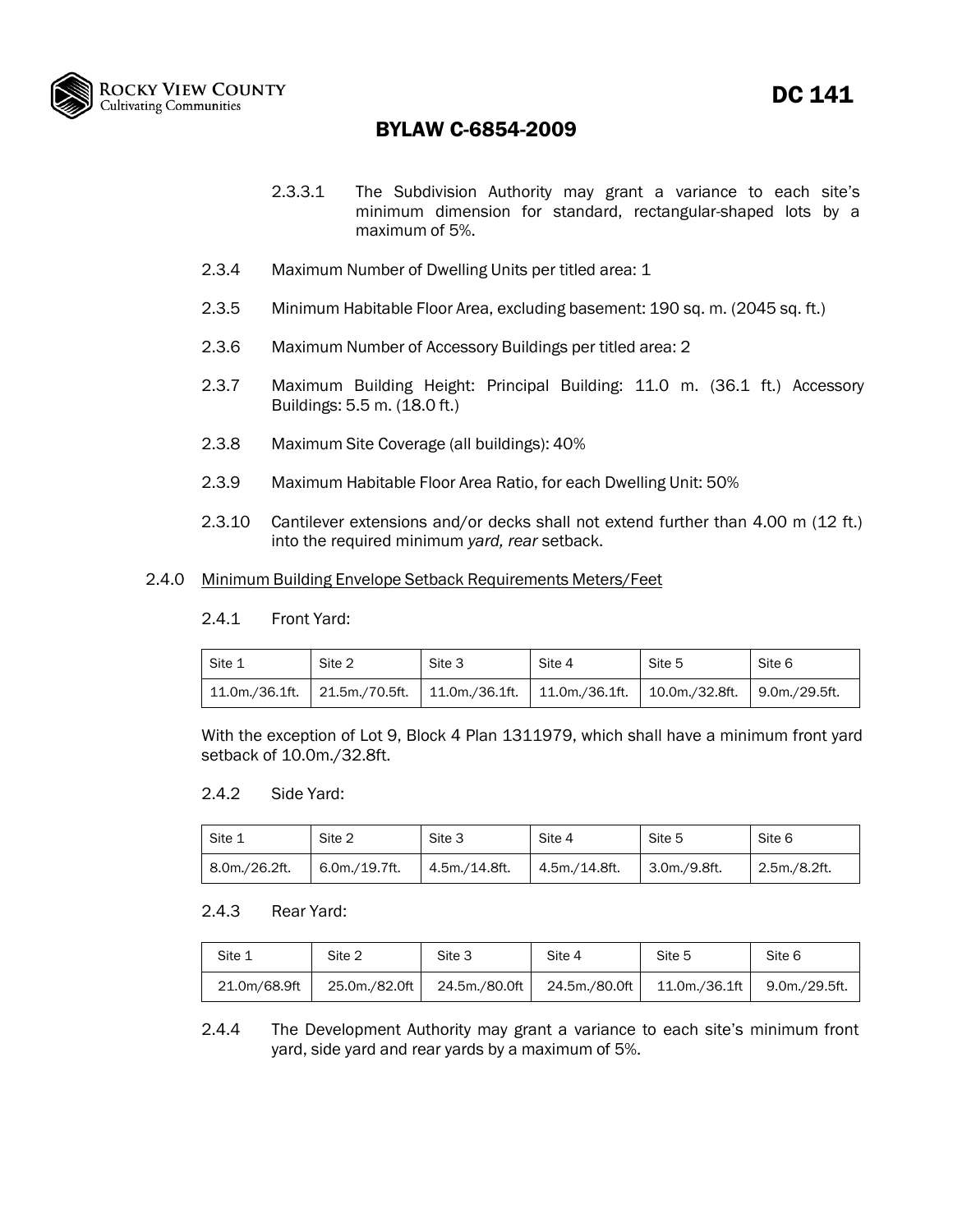

- 2.5.0 Minimum and maximum requirements for Secondary Suite.
	- 2.5.1 For the purpose of preserving the existing and future residential character of the area, the total number of *Secondary Suites* approved on lots within each phase shall not exceed 10 % of the total residential lots within that phase.
	- 2.5.2 At the time of receipt of a Secondary Suite Development Permit application, the Development Authority shall:
		- a) determine how many *Secondary Suite* Development Permit applications have been approved within the relevant phase as at that date together with the location of the approved *Secondary Suite* developments, and
		- b) shall consider the cumulative impact of approving another *Secondary Suite* within that phase on the residential character of the neighbourhood and the use, enjoyment and value of properties within the relevant phase.
	- 2.5.3 The Development Authority shall not approve the *Secondary Suite* Development Permit application where approval of the Secondary Suite Development Permit would result in:
		- a) the percentage specified in 2.5.1 being exceeded, or
		- b) a negative impact on the residential character of the neighbourhood or the use, enjoyment and value of properties within the relevant phase.

### 3.0.0 LAND USE REGULATIONS – RESIDENTIAL AREA (SITE 7)

3.1.0 Purpose and Intent

The purpose and intent is to provide for a multi-family residential development to be comprehensively planned via the Master Site Development Plan process.

#### 3.2.0 Uses, Permitted

- 3.2.1 *Dwelling, Semi-detached*
- 3.2.2 *Dwelling, Single-detached*
- 3.2.3 *Accessory Buildings*
- 3.2.4 Community Signs
- 3.2.5 *Home Based Business, Type 1*
- 3.2.6 Private Swimming Pools
- 3.2.7 *Utilities*
- 3.2.8 *Show Homes*
- 3.2.9 *Signs*
- 3.2.10 *Temporary Sales Centre*
- 3.2.11 *Amenity Building*
- 3.3.0 Total Number of Dwelling Units: 101.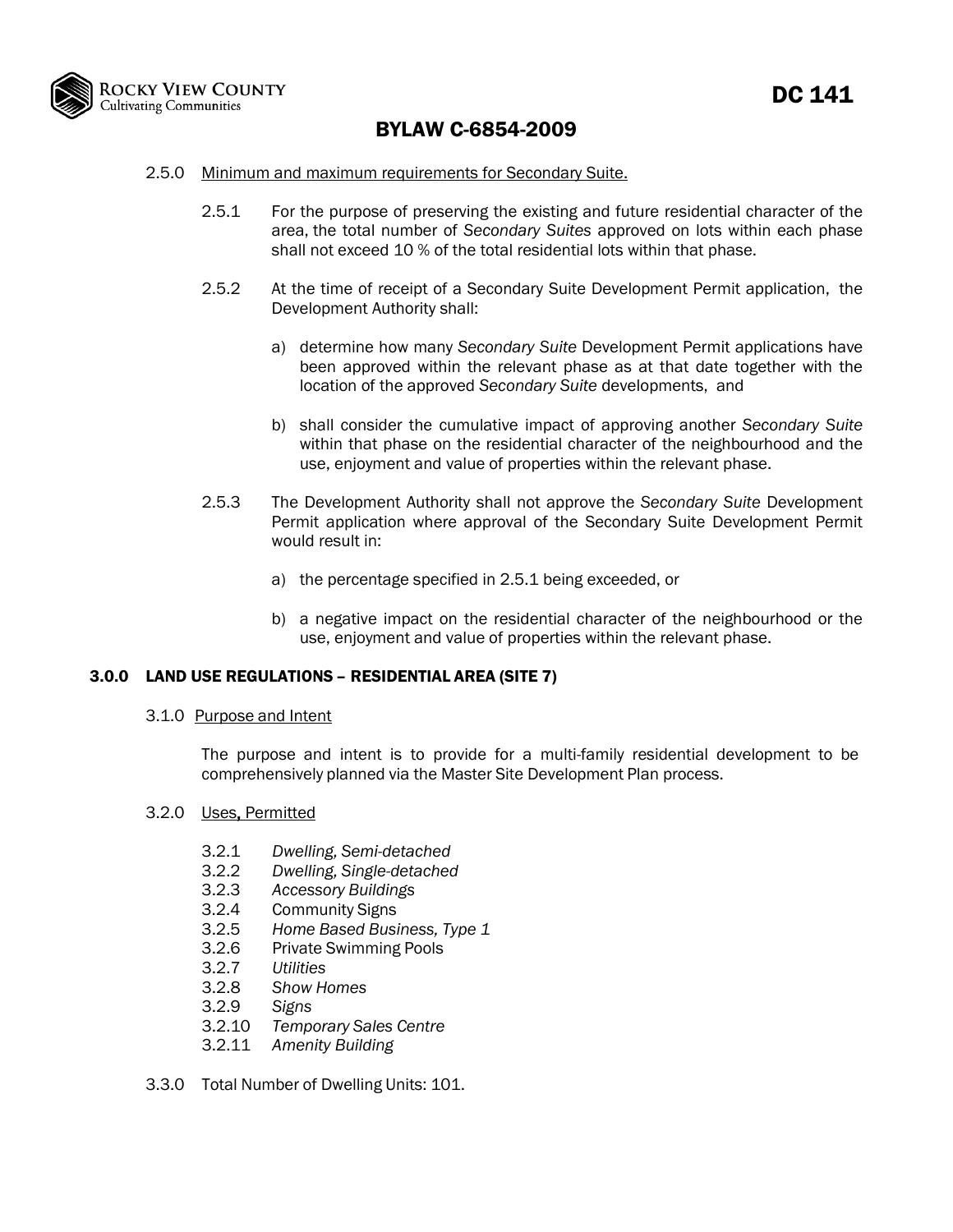

- 3.4.0 Maximum and Minimum Requirements: As per Master Site Development Plan with the exception of section 3.5.0 of this Bylaw.
- 3.5.0 Notwithstanding any other provision, minimum building envelope setback requirements are not applicable to bare land condominium lots for decks, overhangs or cantilever building elements.

### 4.0.0 LAND USE REGULATIONS – PUBLIC UTILITY LOT (SITE 8)

#### 4.1.0 Purpose and Intent

The purpose and intent of Site 8 is to allow for the development of a series of stormwater retention ponds as a part of a stormwater management system and forming a significant community open space amenity.

- 4.2.0 Uses, Permitted
	- 4.2.1 *Utilities*

#### 5.0.0 SUBDIVISION REGULATIONS

- 5.1.0 Unless otherwise provided for by this Bylaw, no subdivision for residential lots shall be endorsed within the Lands for any purpose, until:
	- a) The Developer has submitted a Construction Management Plan, prepared by a qualified professional, to the satisfaction of the County.
	- b) The Developer has submitted a Weed Management Plan, prepared by a qualified professional, to the satisfaction of the County.
	- b) The Developer has submitted a Stormwater Management Plan, prepared by a qualified professional, to the satisfaction of the County and all relevant Federal & Provincial Authorities.
	- c) The Developer has submitted a Traffic Impact Analysis, prepared by a qualified professional, to the satisfaction of the County.
	- e) The Developer has submitted a Local Transportation Network Plan to the satisfaction of the County. The Network Plan will provide details regarding construction of new roads, upgrading of existing roads, dedication of additional road rights-of-way and other road related agreements as outlined in the Conceptual Scheme.
	- f) A piped and treated water supply, to be licensed by the Province of Alberta, has been confirmed, to the satisfaction of the County.
	- g) A wastewater treatment system, to be approved by the Province of Alberta, has been confirmed, to the satisfaction of the County.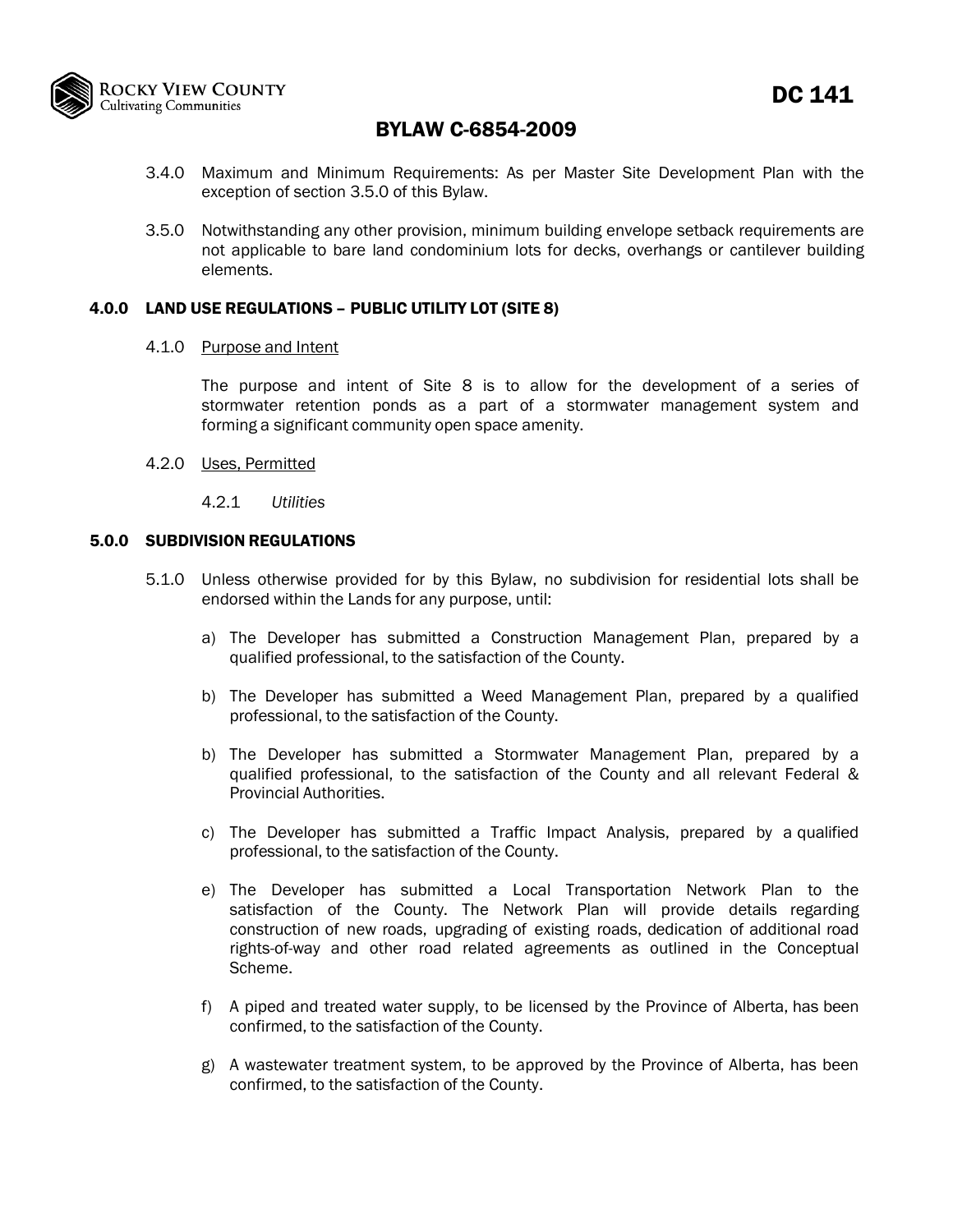

- h) The Developer has submitted a Utility Servicing Plan to the satisfaction of the County. This Plan will reflect details outlined in the Conceptual Scheme, including the creation of a Utility Company and future ownership options, regarding the implementation of water, wastewater and stormwater infrastructure in support of the development.
- i) The County has approved all necessary Easements and Rights-of-Way related to the supply and distribution of power, natural gas, cable and telephone service within the subject lands.
- j) The County has reviewed and endorsed all Condominium Bylaws, Homeowners Association Bylaws, and Architectural Controls associated with this development.
- k) The Developer has submitted a Landscaping Plan that details plantings and other related improvements proposed within the development, prepared by a qualified Landscaping Professional, to the satisfaction of the County.
- l) The Developer has submitted a Local Recreation Amenity Plan to the satisfaction of the County. This Plan will reflect details on recreational facilities and off-site improvements to be provided by the Developer as outlined in the Conceptual Scheme, including details of the Voluntary Recreation Contribution.
- m) The Developer has submitted a Solid Waste Management Plan detailing how solid waste will be collected and transported from the development.
- n) Subdivision and/or development of Site 7 may not proceed until Rocky View Council approves a Master Site Development Plan that includes specific regulations related thereto.

### 6.0.0 DEVELOPMENT REGULATIONS

- 6.1.0 Notwithstanding 5.1.0, the County may issue a Development Permit for Stripping and/or Grading within any portion of the development provided the County has endorsed a Construction Management Plan and a Stormwater Management Plan as required by Section 5.1.0.
- 6.2.0 Approval from the County for any use contemplated by this Bylaw may be subject to approval from all relevant Federal and/or Provincial Authorities.
- 6.3.0 No occupancy of any Dwelling, *Single detached* shall occur until the construction of all required roads and utilities have been substantially completed to the satisfaction of the County.
- 6.4.0 The County may issue a Development Permit for up to five (5) Show Homes prior to the endorsement of a conditionally approved Plan of Subdivision. No occupancy of a Show Home shall occur until of all required roads and utilities have been substantially completed and a Plan of Survey has been registered with Alberta Land Titles.
- 6.5.0 No outside storage shall be permitted within any parcel containing a Dwelling, *Single detached.*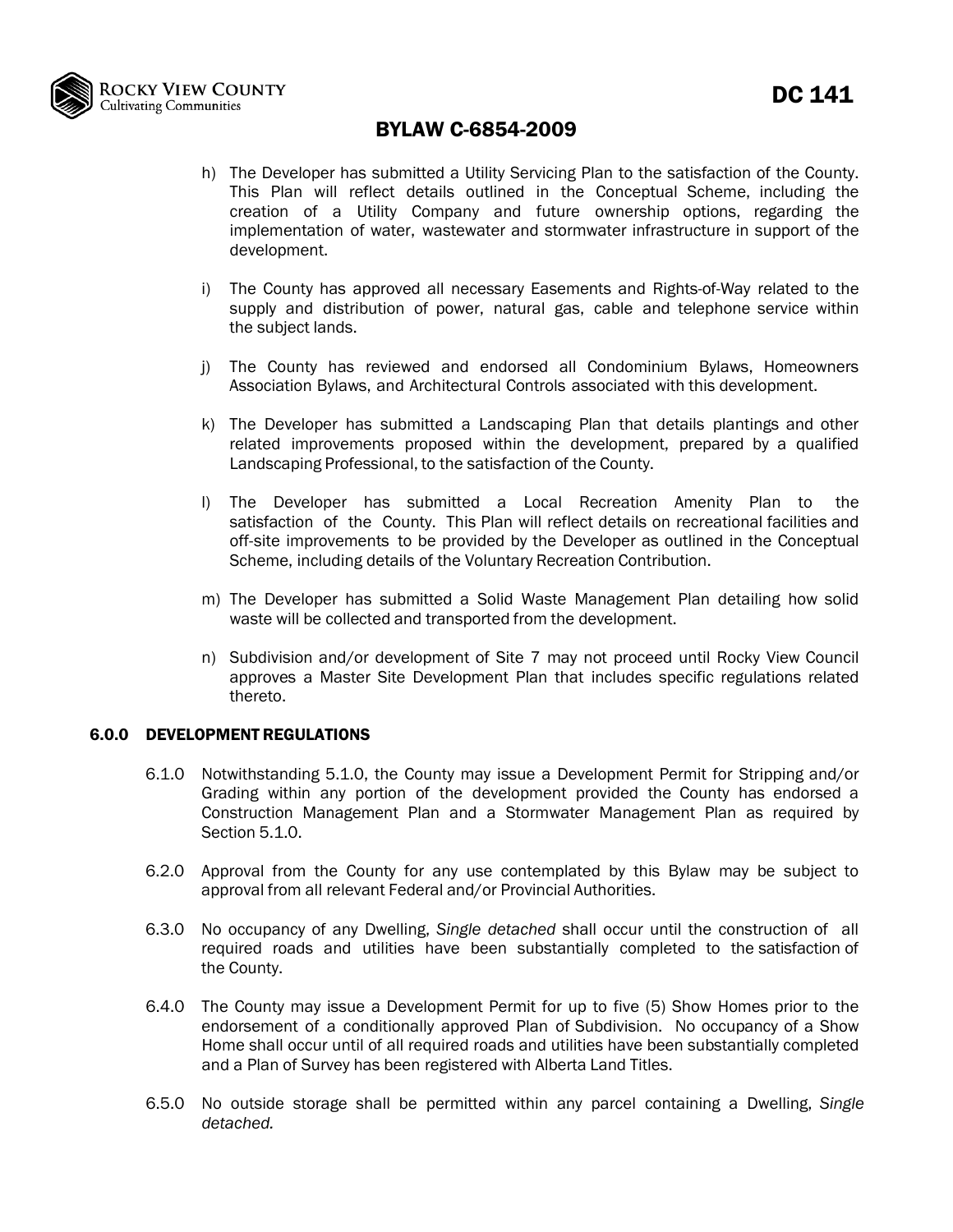

- 6.6.0 All signage shall be of a character in keeping with the Watermark at Bearspaw Architectural Controls.
- 6.7.0 Buildings and structures will be designed in accordance with the Watermark at Bearspaw Architectural Guidelines as approved by the County.
- 6.8.0 Accessory Buildings shall not be attached to any Dwelling, *Single detached* and construction of carports, breezeways; lean-two and/or any other similar structure between a Dwelling, *Single detached* and an Accessory Building shall not be permitted.

### 7.0.0 DEFINITIONS

- 7.1.0 "Community Sign" means a sign displaying the name of the community and may form part of a significant entranceway feature to the community;
- 7.2.0 "Construction Management Plan" means a program that details site management of all construction activity that may include, but is not limited to, the management of construction debris and dust, stormwater, site erosion, sedimentation control, noise control, traffic control and groundwater monitoring;
- 7.3.0 "Qualified Landscaping Professional" means a professional landscape architect licensed to practice within the Province of Alberta who is a member in good standing with the Alberta Association of Landscape Architects (AALA);
- 7.4.0 "Substantially Completed" means Construction Completion Certificates have been issued by the County;
- 7.5.0 "Public Utilities" means public and/or privately-owned communal water treatment & distribution systems, communal wastewater treatment and collection systems, stormwater management systems, natural gas, electricity, cable and telephone transmission lines (and related facilities), solid waste collection and recycling, and general maintenance facilities related to on-site development;
- 7.6.0 "Temporary Sales Centre" means a building without any below-grade foundation which may be located on site, in accordance with all other setback requirements of this Bylaw, used exclusively as an office to promote the sale of residential lots specific to this development.
- 7.7.0 "Amenity Building" means a multi-purpose community facility generally as described in the Master Site Development Plan – Site 7.
- 7.8.0 "Secondary Suite" *–* means a subordinate *dwelling unit* with a maximum area of 110.00 sq. m. (1184.00 sq.ft.) which is created within the principal *Dwelling, Single Detached,*  where both *dwelling units* are located on the same parcel.

#### 8.0.0 IMPLEMENTATION

8.1.0 This bylaw comes into effect upon the date of its third and final reading.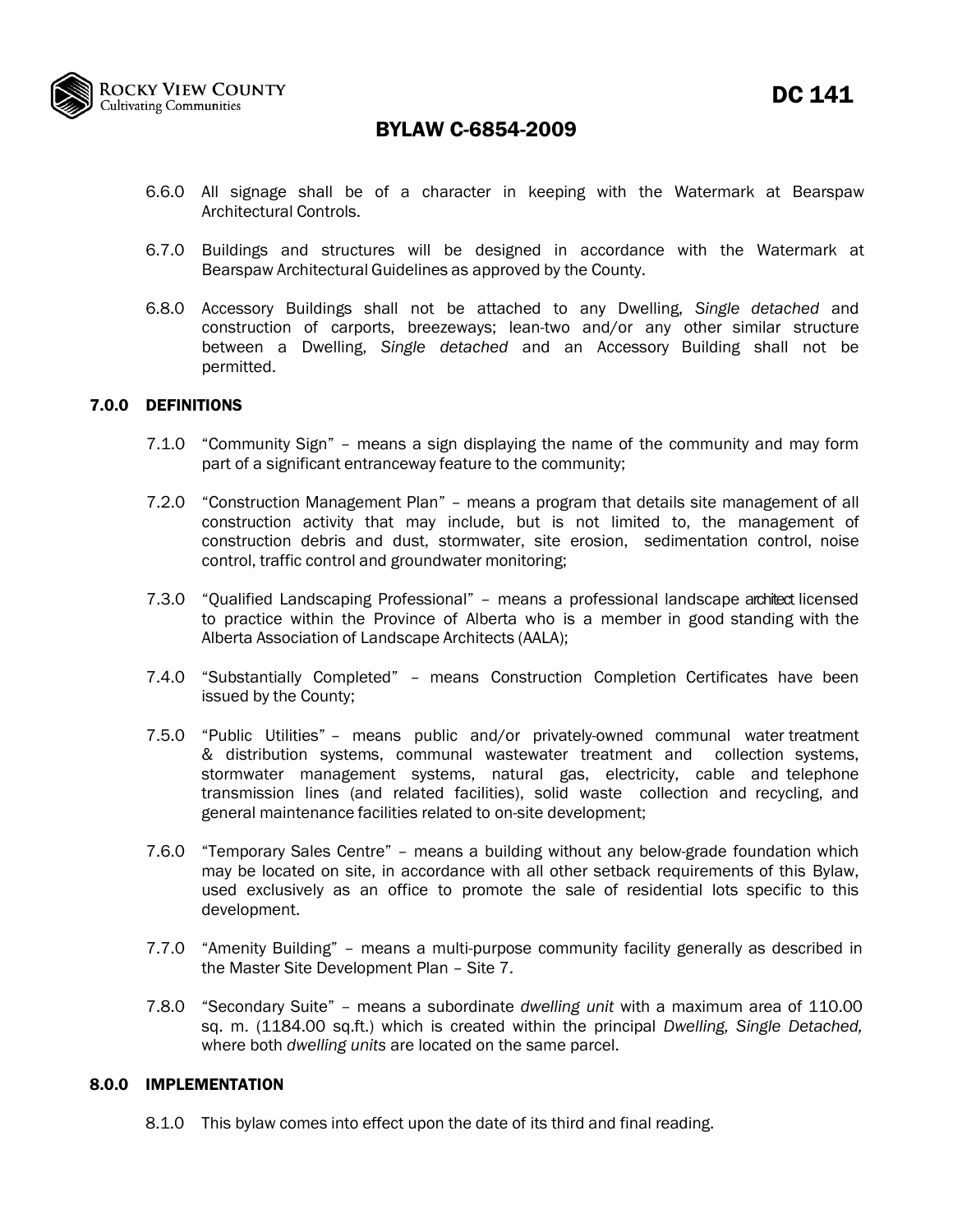